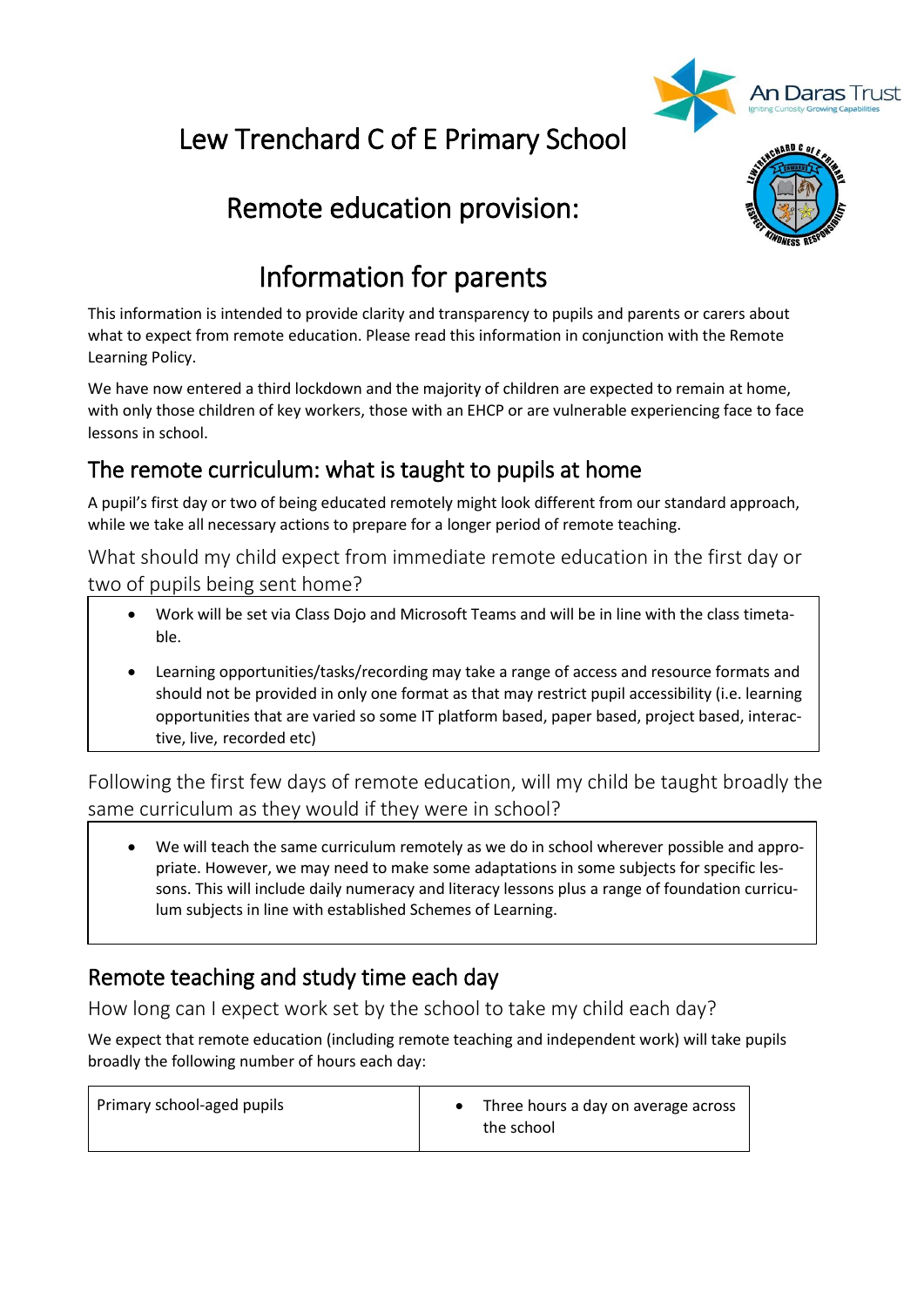### Accessing remote education

How will my child access any online remote education you are providing?

• Predominantly through Class Dojo and Microsoft Teams. Communication between parents and teachers will be through Class Dojo.

If my child does not have digital or online access at home, how will you support them to access remote education?

We recognise that some pupils may not have suitable online access at home. We take the following approaches to support those pupils to access remote education:

- For families who do not have devices at home we may able to lend some IT equipment to allow access to online learning.
- If families are unable to access the internet at home, we will print learning packs and arrange collection of them. These can then be returned to school for submission.
- We may be able to offer some provision for pupils in school to use school ICT resources to access online learning.

How will my child be taught remotely?

We use a combination of the following approaches to teach pupils remotely:

We will use a range of approaches to teach pupils remotely.

- Live (Face to Face) sessions through Microsoft Teams (These will be recorded)
- Other recorded teaching (e.g. White Rose Maths, video/audio recordings made by teachers)
- Printed paper packs produced by teachers (e.g. workbooks, worksheets)
- Reading books pupils have at home and access to digital books via myON
- Commercially available websites supporting the teaching of specific subjects or areas, including video clips or sequences
- Powerpoint slides showing step by step learning

#### Engagement and feedback

What are your expectations for my child's engagement and the support that we as parents and carers should provide at home?

In this section, please set out briefly:

- We expect pupils to engage with remote education on a daily basis
- We expect parental support, for example, setting routines to support your child's education